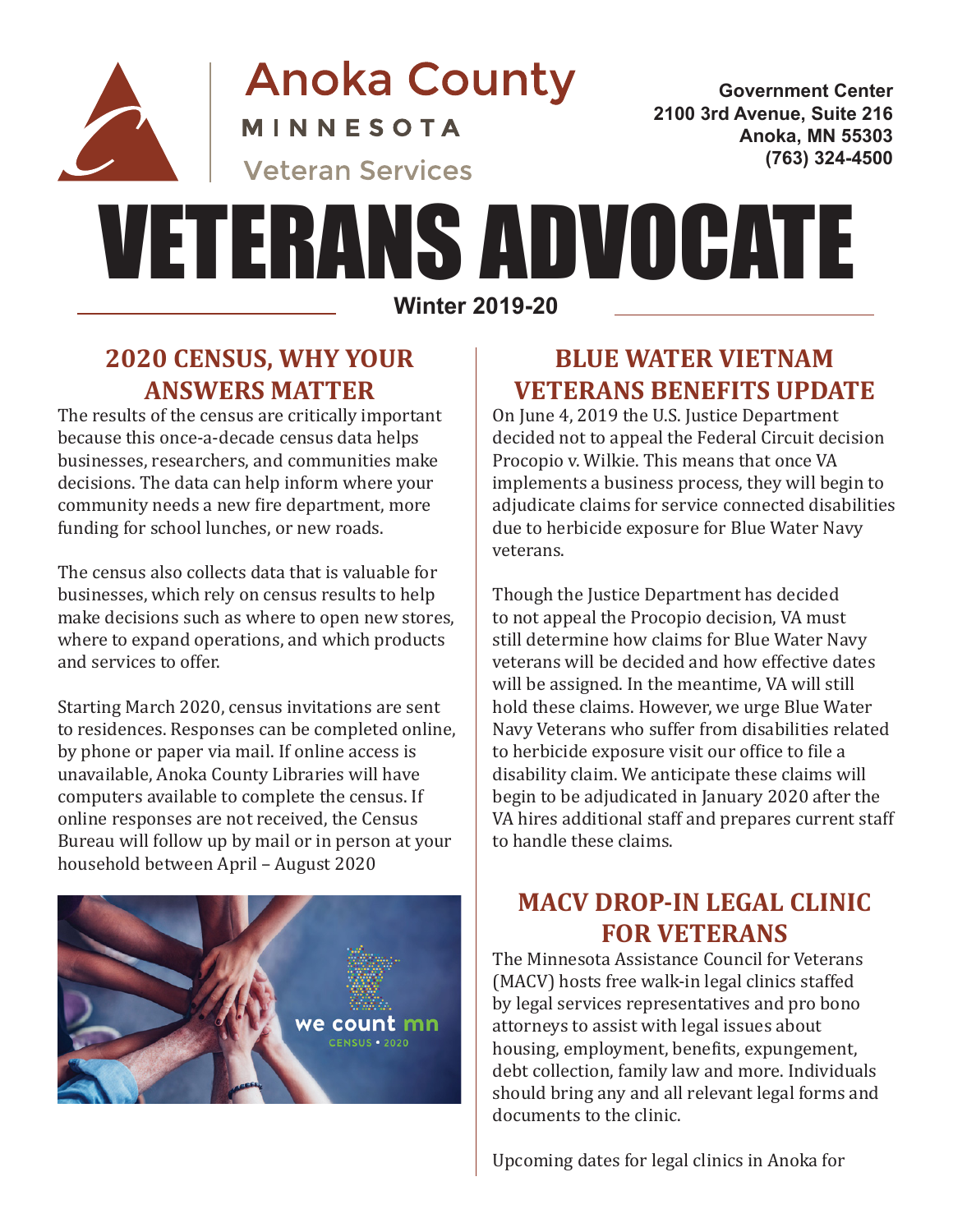**Thursday, December 5 2019 - 9 A.M. - 3 P.M. Thursday, March 5, 2020 - 9 A.M. - 3 P.M. Thursday, June 4, 2020 - 9 A.M. - 3 P.M. Thursday, September 3, 2020 - 9 A.M. - 3 P.M.**

**Anoka County Government Center - Room 237 2100 3rd Avenue Anoka, MN 55303**

#### **ANOKA COUNTY VETERANS ADVISORY BOARD**

The purpose of the Anoka County Veterans Advisory Board is to facilitate communication between Veteran Service Organizations, their members and the Anoka County Veteran Services Office.

We ask all Veteran Service Organizations to have at least 1 member in attendance at the quarterly Veterans Advisory Board Meetings, but having more than 1 member is welcomed.

Having an open line of communication between our office and local service organizations moving forward will ensure that Anoka County Veterans and their families will be served to the highest level possible.

The next meeting will be held: **\*\*Monday, December 16, 2019 - 1:00 PM\*\* Anoka American Legion Post 102 400 W. Main Street Anoka, MN 55303** 

If you have questions please contact the Anoka County Veteran Services Office at veterans@ co.anoka.mn.us or 763-324-4500. We hope to see you at the next meeting.

## **LOCAL VETERAN SERVICE ORGANIZATION MEETING SCHEDULE**

#### **Anoka American Legion Post 102**

Meeting on the first Tuesday of each month at 7:00 PM

\*\*If your organization's meeting information is not listed here, email the dates and times of your meetings to veterans@co.anoka.mn.us

#### **2019-2020 ANOKA COUNTY HOLIDAYS**

The Anoka County Veteran Services Office will be closed on the following dates in observance of Federal Holidays:

**December 24, 2019 NOON (Christmas Eve) December 25, 2019 (Christmas) January 1, 2020 (New Year's Day) January 20, 2020 (Martin Luther King Day) February 17, 2020 (Presidents' Day) May 25, 2020 (Memorial Day) July 3, 2020 (Independence Day Observed) September 7, 2020 (Labor Day) November 11, 2020 (Veterans Day) November 26-27, 2020 (Thanksgiving) December 24, 2020 NOON (Christmas Eve) December 25, 2020 (Christmas)**

# **ABOUT ANOKA COUNTY VETERAN SERVICES**

Anoka County Veteran Services provides professional, caring and quality assistance to veterans and their dependents in obtaining benefits through county, state and federal programs. As advocates, we work with the US Department of Veterans Affairs, Minnesota Department of Veterans Affairs and nationally chartered Veteran Service Organizations to ensure that our veterans and their dependents receive the benefits they have earned through military service.

When visiting the Anoka County Veteran Services Office you will be referred to a service officer for assistance. Our County Veteran Service Officers (CVSO's) are highly trained, professional advocates that share an understanding of the challenges our veterans and their dependents face. Our CVSO's attend the most current training on the